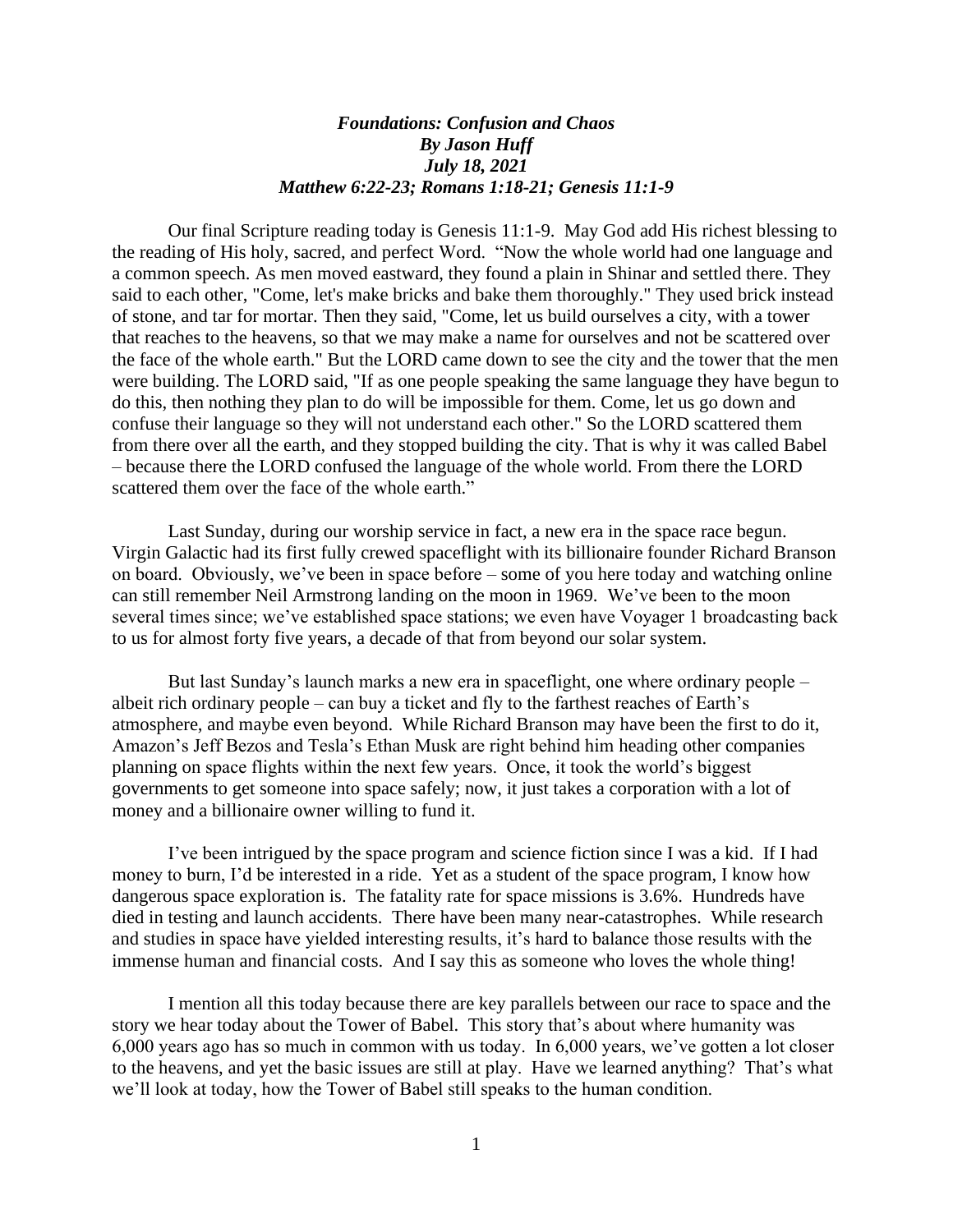You might remember that last week, we explored Genesis 10 and the table of the nations. We got a brief guided tour of where all the nations of the world came from. We saw that out of the descendants of Noah came 70 immediate people groups that scattered around the entirety of the known world. We also saw that God is busy at work redeeming the nations – Jesus had a group of 12 disciples that represented the 12 tribes of Israel, but He also sent out a set of 70 disciples that represented word eventually going out to all the nations, who were once unified as the peoples descended from Noah.

But why did they split up, and why did they speak different languages if they were all from the same origins? Genesis 11 answers those details. Before the split described in Genesis 9, everyone spoke the same way. Not only did they all speak the same language, there wasn't a division of word choices and metaphors and figures of speech. We speak English, and so do the British, but as I've learned watching the recent TV show *Ted Lasso*, there are a whole lot of differences. In Britain, a coach doesn't go to the soccer field to watch practice. The gaffer goes to the pitch to oversee training. Same exact thing, completely different words. Even in the US, you'll order a soda, a pop, or a Coke depending on where you are. The truly ancient world had none of that. Not only the same language, but the same wording. No confusion.

But immediately we start to see a new problem. They start moving east, into the area we think of as Iraq, ancient Babylon, and they start settling. From what we understand of Genesis 10, Noah is still alive. And yet Noah's great-grandchildren have forgotten the command of God to be fruitful, multiply, to cover the earth and subdue it. The command given to Adam, given to Noah after the flood, ignored. The idea of each family finding its own place to settle gives way to this idea of congregating all the peoples together. It doesn't mean that cities are inherently bad; families could still settle near one another. But here we see a complete setting aside of the one basic command God has for them. Like Cain, who started to build a city after being told by God that he would become a restless wandered after murdering his brother Abel, the ancient children of Ham, Shem, and Japheth have already discarded the wisdom handed down by God.

Elements of the story help us to know the area and people we're dealing with. Shinar was very different from the promised land, where stone was the primary building material. In the plains of Babylon, stone was very uncommon, but the soil was great for brickmaking. And while stone didn't easily lend itself to huge edifices, brick can be used to make massive buildings – the Monadnock Building in Chicago is self-sustaining brick 16 stories tall! But what's also interesting is that there is a lot of wordplay in the Hebrew. It's as if the Hebrew was pointing out how clever the ancient tower builders thought they really were. The "come, let us go down" phrases are virtual tongue twisters you might mix up. It's a clever way to point out how a shared language and shared vocabulary are essential to good communication.

Then comes the rub. The people say to themselves, "Come, let us build a city with a tower that reaches the heavens so we may make a name for ourselves and not be scattered across the earth." The plan is laid bare. It's not just about living together in a city in defiance of God's command to fill the world He gave to them. Their plan is to make a tower, almost certainly a ziggurat, that would establish them as deities themselves, reaching to the heavens in order to reach the realm of God Himself. There is no purpose to the tower other than to establish their greatness. They want to make a name for themselves. It's all about pride and power.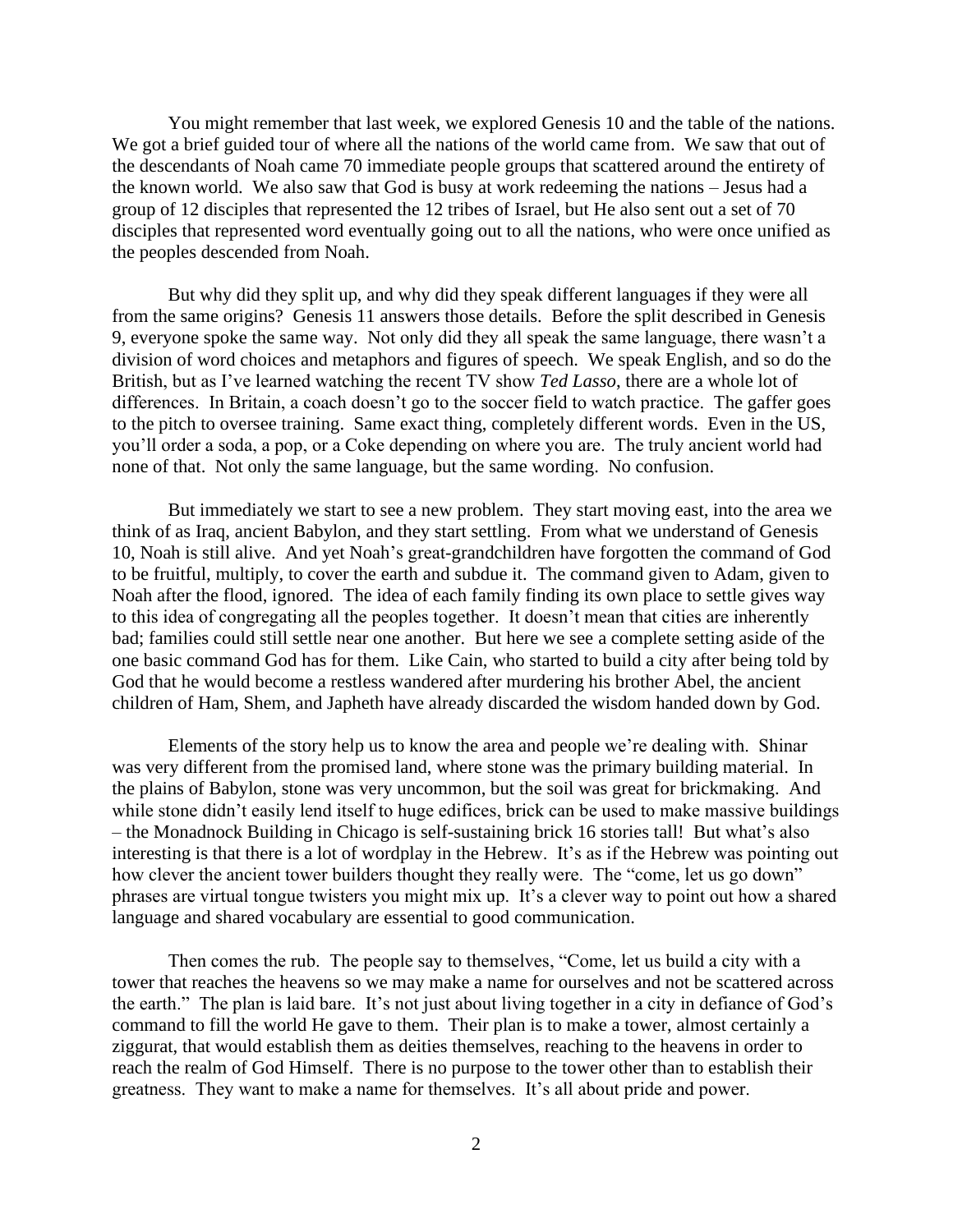That brings us to something worth thinking about today: *what elements of pride is the Holy Spirit prodding you to remove from your life*? There is incredible arrogance in the creators of the tower of Babel. To think that somehow they could reach the heavens with a tower? And yet pride led them to start construction on this tower to the realm of the gods. They wanted to make a name for themselves – they wanted to be known. They wanted me, today, to be mentioning their names as the masterful architects of this marvelous wonder. But we don't know their names. If we had their names, they would be synonyms for foolishness and hubris. Because pride is what brought them down.

There are names we know because of the immense contributions they made to history. In the history of the church, I think not only of the names of the saints from the Bible, but great leaders and thinkers like Augustine and Aquinas, Luther and Calvin, Wesley and Whitefield. In our own day, we have faithful people who are known because they have contributed immensely to our understanding of our relationship with Jesus, folks with serious books, serious smarts, serious credentials, serious change for the Kingdom. People like J. I. Packer and R. C. Sproul, Billy Graham and D. James Kennedy, countless others.

But there are names we know of people famous in the church who have built empires of straw, empires built on cults of personality, famous for being famous, famous enough to avoid serious scrutiny, some of whom whose empires have already come crashing down around them. Their names aren't worth repeating. They built churches not on the foundation of Christ and Him crucified and resurrected, but their egos and their charisma and their charm.

And we see this in the secular world all the time too...have you heard the story about the billionaire CEO who made a good showing for a long time and whose wife just divorced him, sick of all the pride? The question is, which one? Yet we don't learn. We too want to make a name for ourselves. We want to be known, respected, loved, feared, whatever drives us. And pride keeps us from deep relationships. It keeps us from being able to say we were wrong. It keeps us from being able to share the credit. Pride doesn't allow for reconciliation. Pride doesn't allow you to enjoy someone else's accomplishments.

Pride is different from self-respect. Self-respect says, "I am valuable because I am made in the image of God." Self-respect allows us to serve others because our value has nothing to do with position. Pride says, "Your value is based in your accomplishments, your status, and your power." Pride is the main way we today break the first commandment because pride is what makes us into our own little gods. God says, "Because I created you, I know what's best for you." Pride says, "I am my own god; I know what's best for me."

It's easy to miss pride because it's seldom full-blown. Yet it's there in subtle ways we need to watch for. It's thinking that service to others is somehow beneath us, or finding ways to avoid helping others. It's holding grudges when the precipitating events are long past and apologized for. It's choosing to disobey God's clear instructions because we know that our choices are going to be so much fun instead. Pride doesn't have to rule your life to ruin your life.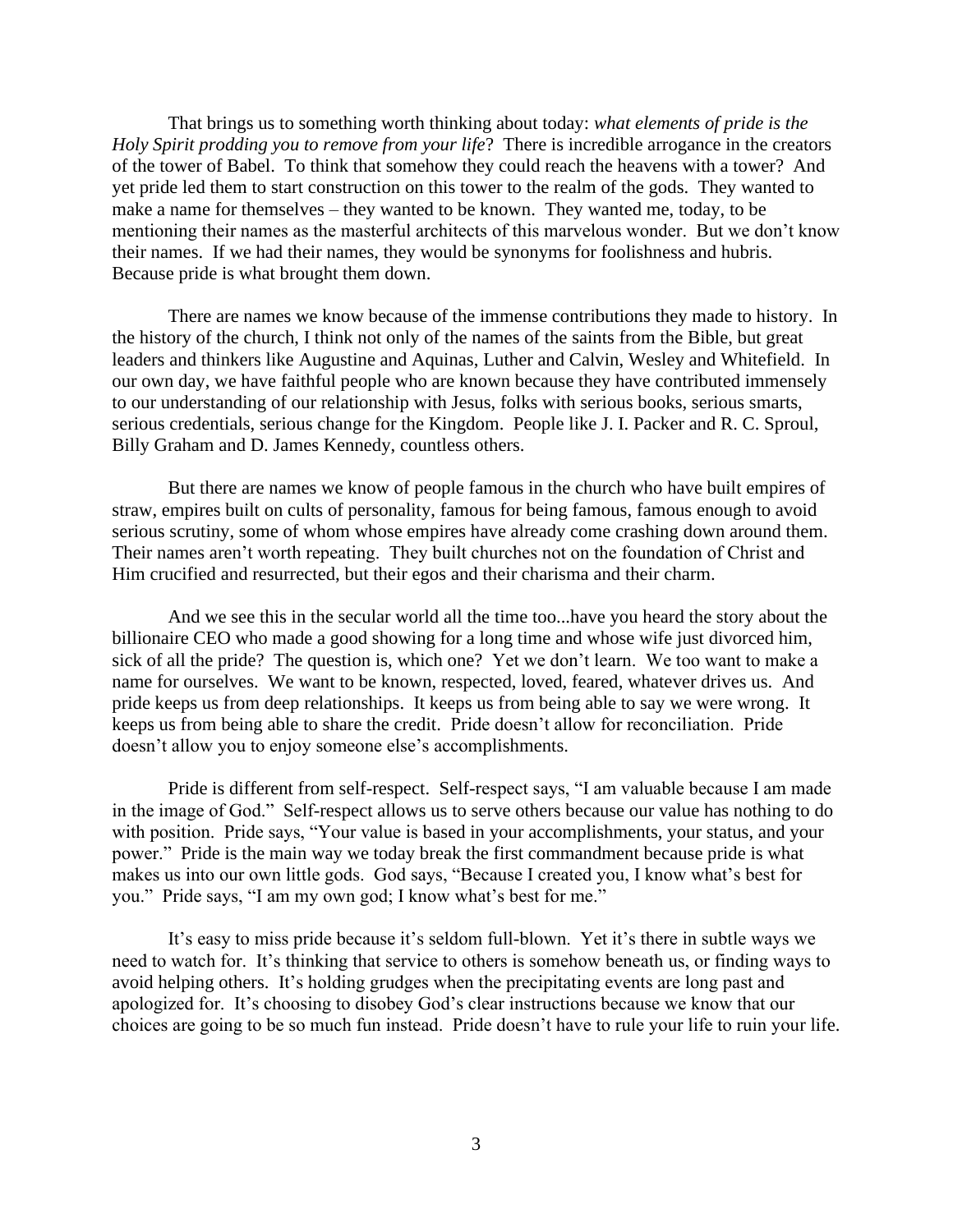I have had to fight my pride. When I was young, I was prideful of my good grades. I was a big fish in a small pond. As I got older, got into middle school, high school, there were new big fish in this bigger pond, but my pride stayed. It damaged my relationships when I always thought I was right. It wasn't until college that I saw that I wasn't as big a fish as I thought. And there have been regular reminders over the years that God has sent to keep me humble, to keep me from thinking that I was the master of my destiny, that I could build a website or a church or anything on my own charisma and ego. I'm not as humble as I should be, and the only way I know to stay humble is to keep my eyes on Jesus, who despite being God in the flesh served others and became the least of all for us.

And maybe God is speaking to you this morning about your pride as well. Whether it's forgiving a cranky neighbor for things said years ago or taking a less fulfilling job to have more time with your loved ones, overcoming pride can happen. But it can't happen if the Holy Spirit is not involved, and that's where I'd encourage you to start today. Pray and ask the Holy Spirit where pride might have seeped into your heart somewhere. Let Him change you and open you up to the humility of Christ, who is the perfect model for us to follow.

Back to the passage...God sees what is going on in Babel. God says, "If as one people speaking the same language they have begun to do this, then nothing they plan to do will be impossible for them." There's a double meaning here. One is more obvious – the tower project is just the start. If they can build a ziggurat working together, what they can accomplish and discover will be phenomenal. But that doesn't give us the full motivation for what God does.

The second meaning is that there's no evil they won't be able to accomplish. The tower is a monument to human hubris and power and pride. It is built in defiance of God's desires for humanity. They are heading back into the kind of world that God destroyed in the flood. If in just three generations from Noah they are doing first-class evil, trying to become gods and enter into the heavens, where might they go if they keep it up? No evil they plan would be impossible.

And so God says, "Come, let us go down and confuse their language so they will not understand each other." This is probably a royal "we," the idea that God is also using the angels to make this happen. We may also have a foretaste of the truth that God is a trinity of Father, Son, and Holy Spirit. Either way, the main point is, God confuses the languages of all the people groups. Suddenly, where once there was one language, now there are many. Where there was unity in wickedness, now there is chaos and confusion. The building project is scrapped, the tower and the city are left in ruins, and everyone scatters with those who can understand them. God makes it so the only logical thing to do is to follow His mandate.

We still may ask, "Was that fair of God?" We might even ask, if all the racial tensions, wars, slaveries, deaths, were because of the splitting of the peoples into different tribes who only respected those who spoke their language, was God wise in doing so? The truth is, God knew what He was doing. He scattered the peoples to take down the ego and pride they had. Not forever, of course, but He made it so the spread of wickedness across the world would not be as quick and widespread as it was in the days of Noah. All the evils of racism and tribalism are our own fault, our inability to realize the image of God imprinted by God on all of us. God divided us to keep us from great evil; yet we were able to come up with new evils on our own.